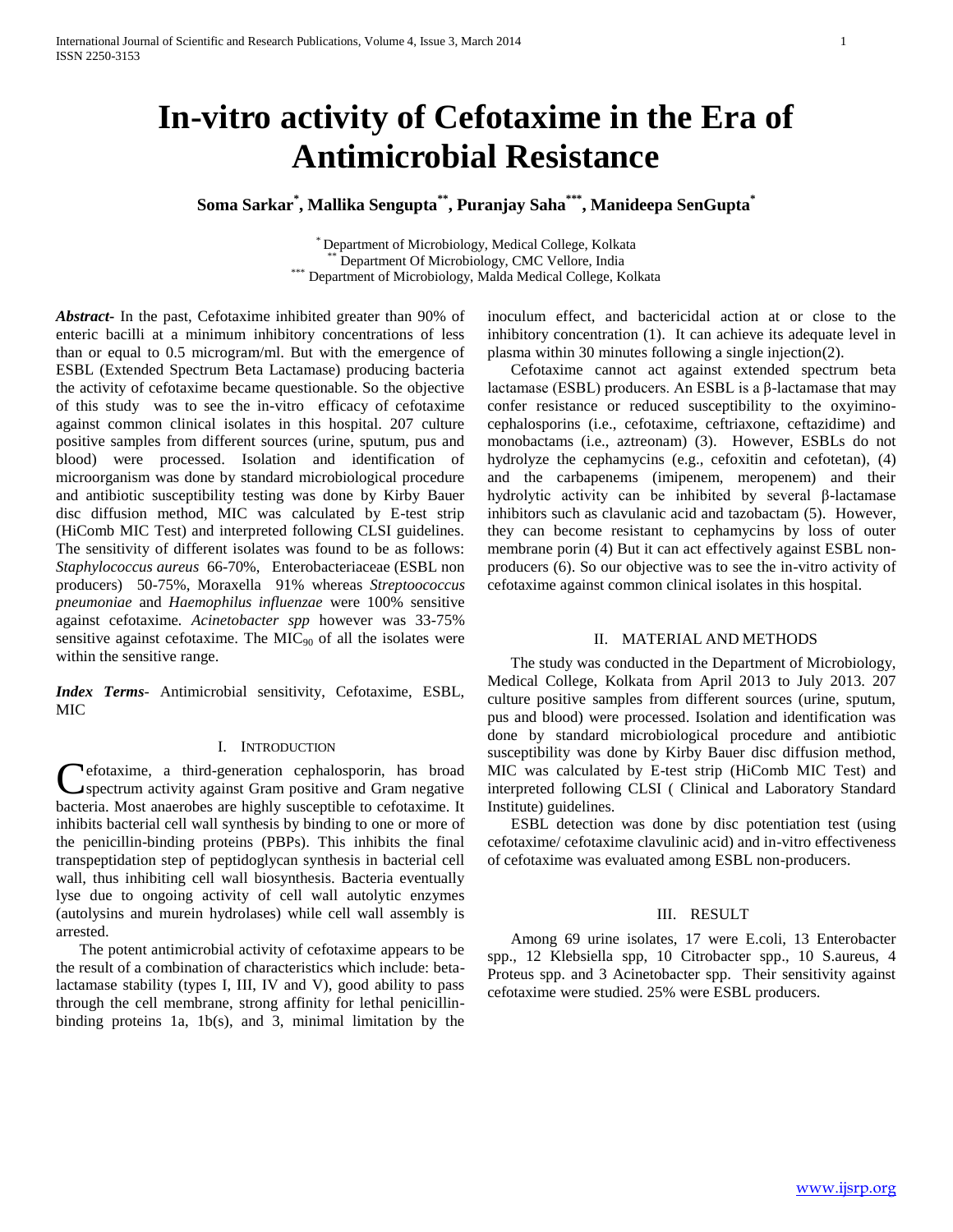| Urinary isolates        | <b>ESBL</b><br>producer | <b>ESBL</b><br>non<br>producer | <b>ESBL</b><br>non-<br>producer<br>resistant | Susceptible | % sensitivity<br>(among ESBL non-<br>producer) |
|-------------------------|-------------------------|--------------------------------|----------------------------------------------|-------------|------------------------------------------------|
| S. aureus $(10)$        |                         |                                | $\overline{\phantom{0}}$                     |             | 70%                                            |
| E.coli $(17)$           |                         | 13                             | 6                                            |             | 53.84%                                         |
| Klebsiella spp. (12)    |                         |                                |                                              |             | 62.5%                                          |
| Enterobacter (13)       |                         |                                |                                              |             | 66.67%                                         |
| Citrobacter spp. $(10)$ |                         |                                | 4                                            |             | 50%                                            |
| Proteus spp. $(4)$      |                         |                                |                                              |             | 50%                                            |
| Acinetobacter (3)       |                         |                                |                                              |             | 33.33%                                         |

# **Table1: Activity of cefotaxime against urinary isolates**

 Among 72 sputum isolates, 26 were Klebsiella spp, 13 S.aureus, 12 Moraxella spp., 9 Enterobacter spp., 6 Pneumococcus spp., 4 Acinetobacter spp., and 2 H.influenzae .

Their sensitivity against cefotaxime were studied. 20% were ESBL producers.

### **Table 2: Activity of cefotaxime against sputum isolates**

| Sputum isolates      | <b>ESBL</b><br>producer | <b>ESBL</b><br>non<br>producer | ESBL non<br>producer<br>resistant | Susceptible | % sensitivity<br><b>ESBL</b><br>(among)<br>non-producer) |
|----------------------|-------------------------|--------------------------------|-----------------------------------|-------------|----------------------------------------------------------|
| S. aureus $(13)$     |                         |                                |                                   |             | 69.24%                                                   |
| Klebsiella spp. (26) | h                       | 20                             |                                   |             | 55%                                                      |
| Enterobacter (9)     |                         | 8                              |                                   | h           | 75%                                                      |
| Moraxella (12)       |                         |                                |                                   | 11          | 91.66%                                                   |
| Pneumococcus (6)     |                         |                                |                                   |             | 100%                                                     |
| H.influenzae $(2)$   |                         |                                |                                   |             | 100%                                                     |
| Acinetobacter (4)    |                         |                                |                                   |             | 75%                                                      |

 Among 36 pus isolates, 11 Klebsiella spp, 9 S.aureus, 8 E.coli, 5 Proteus spp. and 3 Acinetobacter spp. were studied to see their sensitivity against cefotaxime. 29.16% were ESBL producers.

|  |  | Table 3: Activity of cefotaxime against pus isolates |
|--|--|------------------------------------------------------|
|--|--|------------------------------------------------------|

| Pus isolates         | <b>ESBL</b> | ESBL<br>non | ESBL non- | Susceptible | % sensitivity          |
|----------------------|-------------|-------------|-----------|-------------|------------------------|
|                      | producer    | producer    | producer  |             | <b>ESBL</b><br>(among) |
|                      |             |             | resistant |             | non-producer)          |
| $S$ . aureus $(9)$   |             |             |           |             | 66.66%                 |
| $E.$ coli $(8)$      |             |             |           |             | 66.67%                 |
| Klebsiella spp. (11) |             |             |           |             | 55.56%                 |
| Proteus spp. $(5)$   |             |             |           |             | 60%                    |
| Acinetobacter (3)    |             |             |           |             | 33.33%                 |

 Among 30 blood isolates, 10 E.coli, 10 S.aureus, 8 Klebsiella spp., and 2 Acinetobacter spp. were examined to see their sensitivity against cefotaxime. 38.89% were ESBL producers.

| Blood isolates      | <b>ESBL</b> | <b>ESBL</b><br>non | ESBL<br>non- | Susceptible | % sensitivity          |
|---------------------|-------------|--------------------|--------------|-------------|------------------------|
|                     | producer    | producer           | producer     |             | <b>ESBL</b><br>(among) |
|                     |             |                    |              |             | non-producer)          |
| S.aure $(10)$       |             |                    |              |             | 70%                    |
| E.coli $(10)$       |             |                    |              |             | 40%                    |
| Klebsiella spp. (8) |             |                    |              |             | 50%                    |
| Acinetobacter (2)   |             |                    |              |             | 50%                    |

**Table 4: Activity of cefotaxime againstus blood isolates**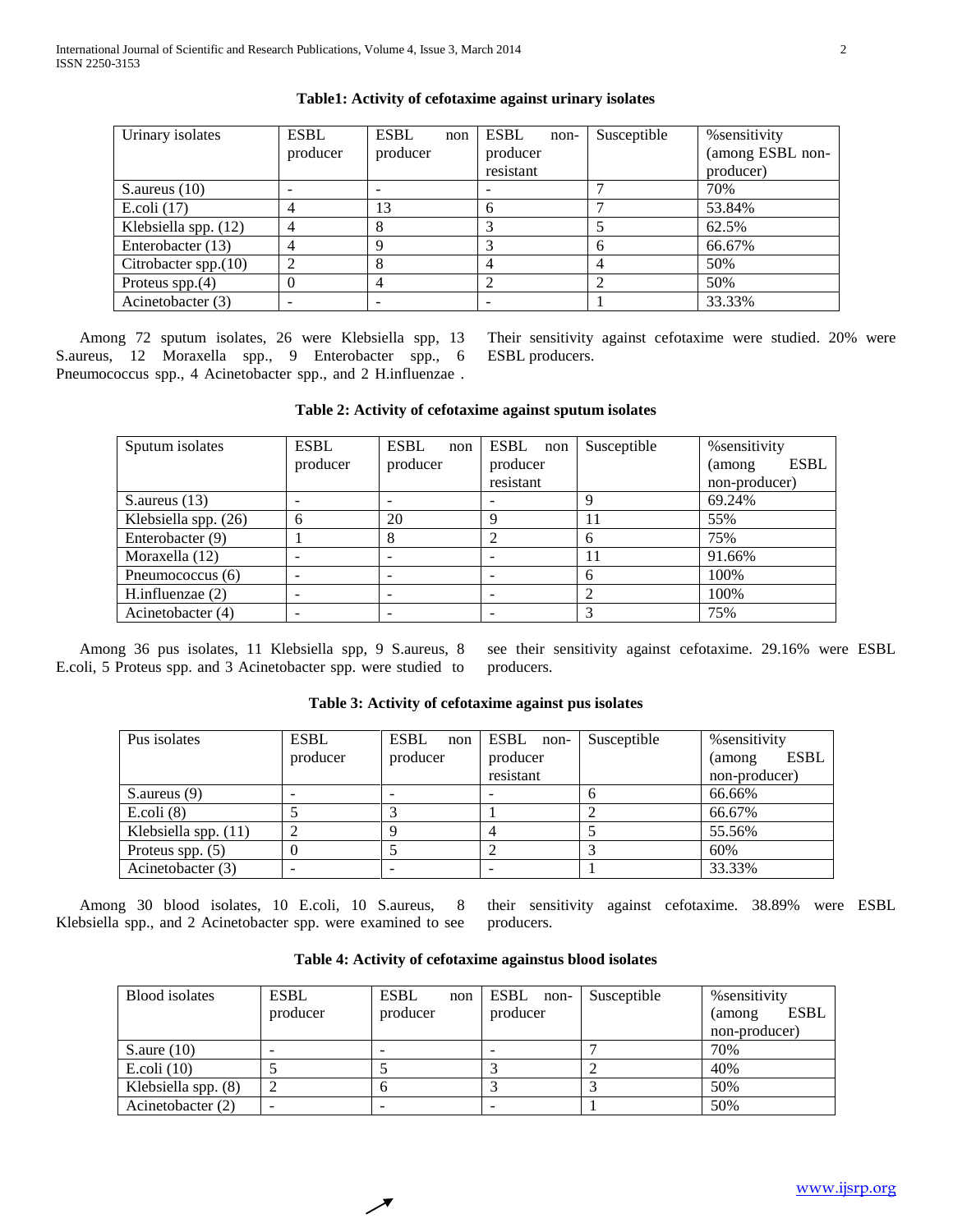

**Figure 1: Showing the sensitivity of cefotaxime (arrow head) against clinical isolates**



**Figure 2: Overall resistance pattern of different isolates (ESBL non-producer) against cefotaxime**

| <b>Clinical isolates</b> | $MIC_{90}$                  |
|--------------------------|-----------------------------|
| <i>S.aureus</i>          | .512                        |
| E.coli                   | .512                        |
| Klebsiella spp.          | 1.024                       |
| Enterobacter spp.        | .256                        |
| Citrobacter spp.         | 1.024                       |
| Proteus spp.             | $\mathcal{D}_{\mathcal{L}}$ |
| Pneumococcus             | .032                        |
| H. influenzae            | .064                        |
| Moraxella spp.           | .128                        |
| Acinetobacter spp.       | 2.048                       |

**Table 5: MIC profile of common clinical isolates (ESBL non-producer) against cefotaxime**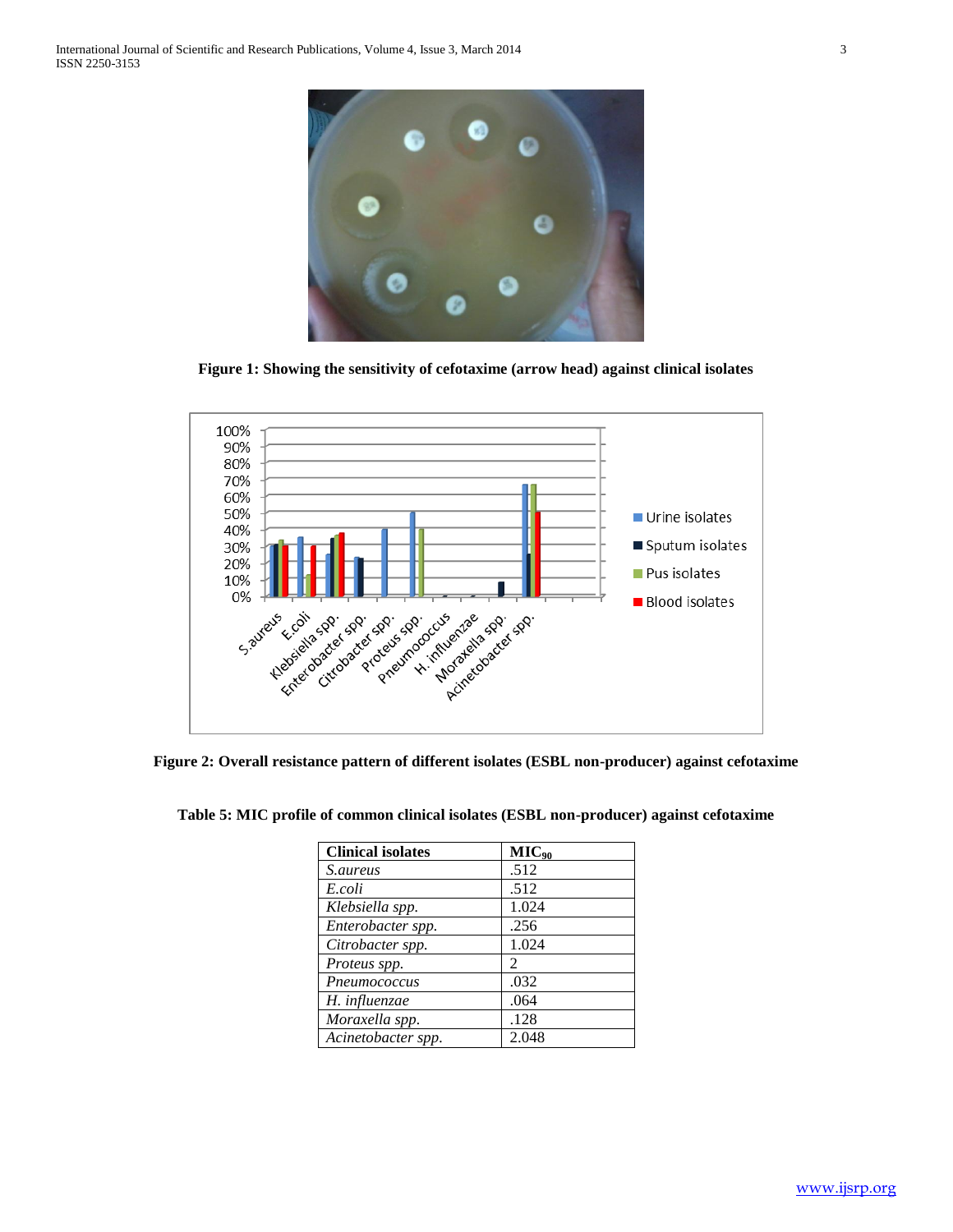

**Figure 3: MIC of E.coli and Acinetobacter spp. against Cefotaxime**

# IV. DISCUSSION

 Extensive use of antibiotics has led to increase in antibiotic resistance. (7) In the past, Cefotaxime inhibited greater than 90% of enteric bacilli at a minimum inhibitory concentrations of less than or equal to 0.5 microgram/ml; For staphylococci and nonenterococcal streptococci, the mean values for the minimal inhibitory concentration50 (MIC50) of cefotaxime (i.e., the lowest concentration inhibiting growth of 50% of tested strains) were 1.1-1.9 microgram/ml and 0.01-0.05 microgram/ml, respectively. (8) But in present scenario the emergence of ESBLs has changed the picture. Cefotaxime cannot act against ESBL producers. But it is still showing a very good sensitivity against ESBL non-producers. In this study the sensitivity of *Staphylococcus aureus* was 66-70%, Enterobacteriaceae (ESBL non producers) was 50-88%, *Moraxella spp* was 91% whereas *Streptococcus pneumoniae* and *Haemophilus influenzae* were 100% sensitive against cefotaxime. *Acinetobacter spp* however was 33-75% sensitive against cefotaxime. Similar result was seen in one study (8) where cefotaxime was shown to be moderately active against *Acinetobacter calcoaceticus subspecies anitratus.*

 The presence of isolates that are less susceptible to cefotaxime could potentially result from the use of cefotaxime once or twice daily as opposed to adequate dosage of three times a day.  $(9)(10)(11)$  A study showed that even in E.coli causing UTI in children the cefotaxime susceptibility was 49% (12) which indicates that cefotaxime is fairly susceptible in non ESBL producers. Another study by Ortega et al showed that only 12% of Klebsiella spp. isolated from blood were resistant to cefotaxime. (13)

 According to MIC interpretative criteria, in this study, the  $MIC<sub>90</sub>$  of all the isolates were within the sensitive range. Cefotaxime is active against *Streptococcus pneumoniae*, *H.influenzae, Moraxella spp.* and have MIC ≤0.5 in 99% culture for all three organisms. (14) The same is shown in our study and hence cefotaxime is a good drug for respiratory pathogens.

 Cefotaxime was found to be inactive against *Streptococcus faecalis* and most other serogroup D streptococci. In one study by G. Peters et al the in- vitro activity of cefotaxime (HR 756) was tested in comparison with cefuroxime, cefamandole,

cefoxitin, cefazolin, ampicillin, mezlocillin, gentamicin and amikacin and MIC values were investigated on 168 freshly isolated gram-positive and gram-negative bacteria from clinical sources. They found Enterococci and *Pseudomonas aeruginosa*  behaved cefotaxime-resistant and all the other species examined showed a very good sensitivity range against cefotaxime. (15) Because the activity of cefotaxime against Enterobacteriaceae and nonfermentative gram-negative bacilli varied, the in vitro susceptibility testing must be used as a guide to therapy.

#### V. CONCLUSION

 According to sensitivity pattern of different clinical isolates by MIC profile as well as by disk diffusion antimicrobial susceptibility testing, the in-vitro activity of Cefotaxime was found to be very good against Streptococcus pneumoniae, H.influenzae, Moraxella spp., Stapylococcus aureus and Enterobacteriaceae (ESBL non-producer). However, it was moderately active against Acinetobacter spp.

#### **REFERENCES**

- [1] Van Landuyt HW, Pyckavet M. In vitro of cefotaxime against cephalothinresistant clinical isolates. Antimicrob Agents Chemother. 1979 Jul;16(1):109–11.
- [2] Lepercq J, Treluyer JM, Auger C, Raymond J, Rey E, Schmitz T, et al. Evaluation of cefotaxime and desacetylcefotaxime concentrations in cord blood after intrapartum prophylaxis with cefotaxime. Antimicrob Agents Chemother. 2009 Jun;53(6):2342–5.
- [3] Bush K, Jacoby GA. Updated functional classification of beta-lactamases. Antimicrob Agents Chemother. 2010 Mar;54(3):969–76.
- [4] Bradford PA. Extended-Spectrum ?-Lactamases in the 21st Century: Characterization, Epidemiology, and Detection of This Important Resistance Threat. Clin Microbiol Rev. 2001 Oct;14(4):933–51.
- [5] Paterson DL, Bonomo RA. Extended-Spectrum ?-Lactamases: a Clinical Update. Clin Microbiol Rev. 2005 Oct;18(4):657–86.
- [6] Fuchs PC, Barry AL, Thornsberry C, Jones RN, Gavan TL, Gerlach EH, et al. Cefotaxime: in vitro activity and tentative interpretive standards for disk susceptibility testing. Antimicrob Agents Chemother. 1980 Jul;18(1):88–93.
- [7] Datta S, Wattal C, Goel N, Oberoi JK, Raveendran R, Prasad KJ. A ten year analysis of multi-drug resistant blood stream infections caused by Escherichia coli & Klebsiella pneumoniae in a tertiary care hospital. Indian J Med Res. 2012 Jun;135(6):907–12.